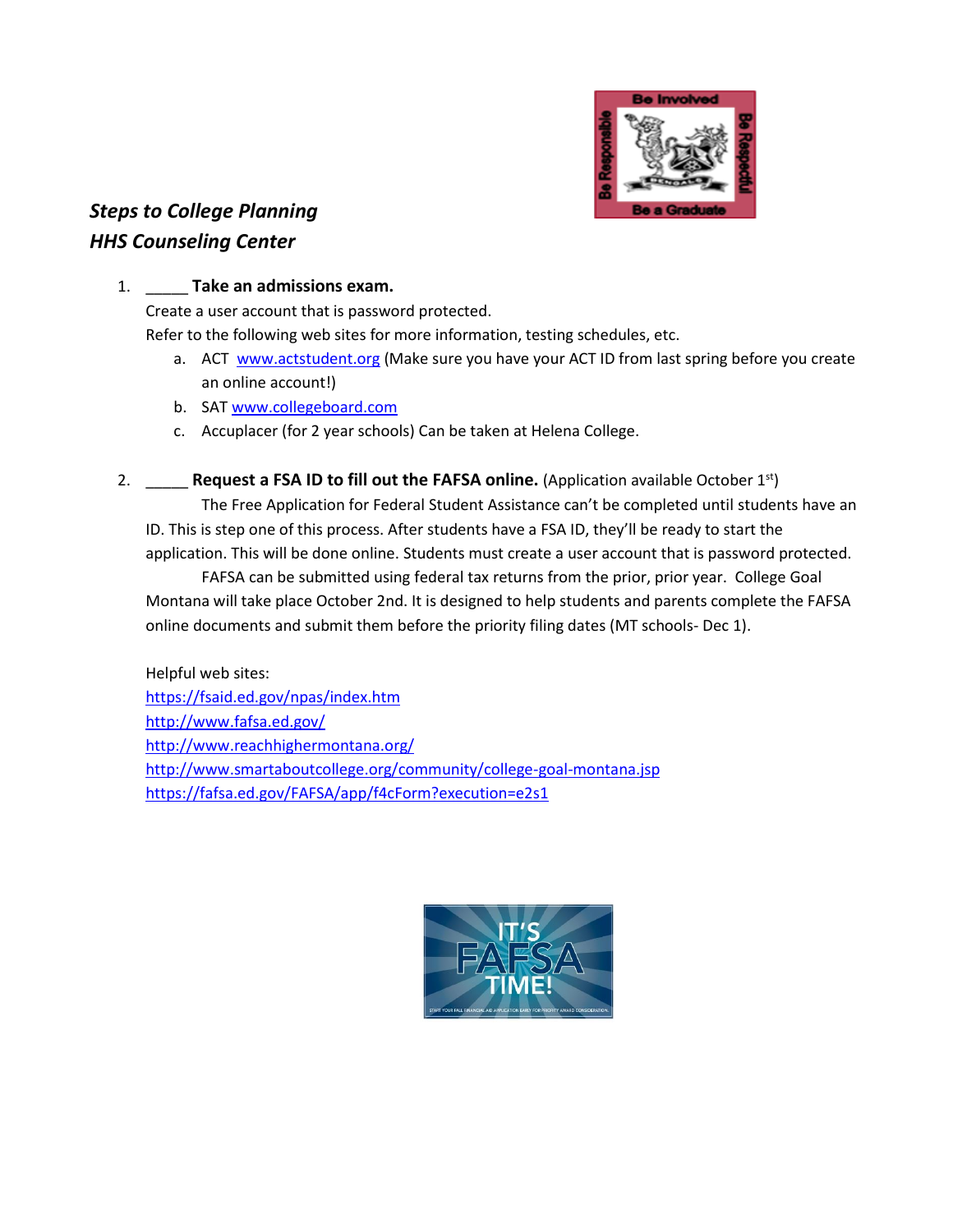### **3.** \_\_\_\_\_ **Work on your college admission applications.**

Use Apply Montana to create an account and send ONE application to multiple Montana colleges. Private schools (Rocky, Carroll, and University of Providence) will require an application through their institution.

*The Common Application* is a useful tool if the student plans to apply to several out-of-state schools. Montana's public universities do not subscribe to this service. <https://www.commonapp.org/CommonApp/Default.aspx>

Sometimes the college admissions application *IS* the general scholarship application too. However, in some cases, students will have to fill out a separate scholarship form based on the school and the program they plan to pursue. For example, MSU has a general scholarship program for all students, but each individual college within MSU (Engineering, Nursing, etc) has a scholarship program as well. There is a separate scholarship application students must complete in order to maximize their scholarship potential. *Pay attention to deadlines!*

Even if a student is planning to go out-of-state, he/she should have a Montana school as a back-up plan. Make sure to apply in-state, too!



## **HHS Counselors and Community Partners will be in the Library the week of October 4 - October 8, periods 6-7 helping students fill out applications to Montana Colleges and Universities**

## 4. \_\_\_\_\_ **Complete scholarship applications.**

This is a tedious process, but it is a necessity! There is free money available, but students have to complete the process in order to get it. So many scholarships go unawarded because students don't apply for them, especially in the spring. Here are some things to consider:

- a. Know what is available. Check the scholarship list in the counseling center. It's also available online on the HHS counseling web page.
- b. Use a calendar to help you remember deadlines.
- c. If you need a letter of recommendation from a teacher, counselor or coach, give that person 2-3 weeks advanced notice. Provide that individual with a copy of your resume and a copy of the scholarship requirements.
- d. Fill out the scholarship forms in blue or black ink. Better yet, type it!